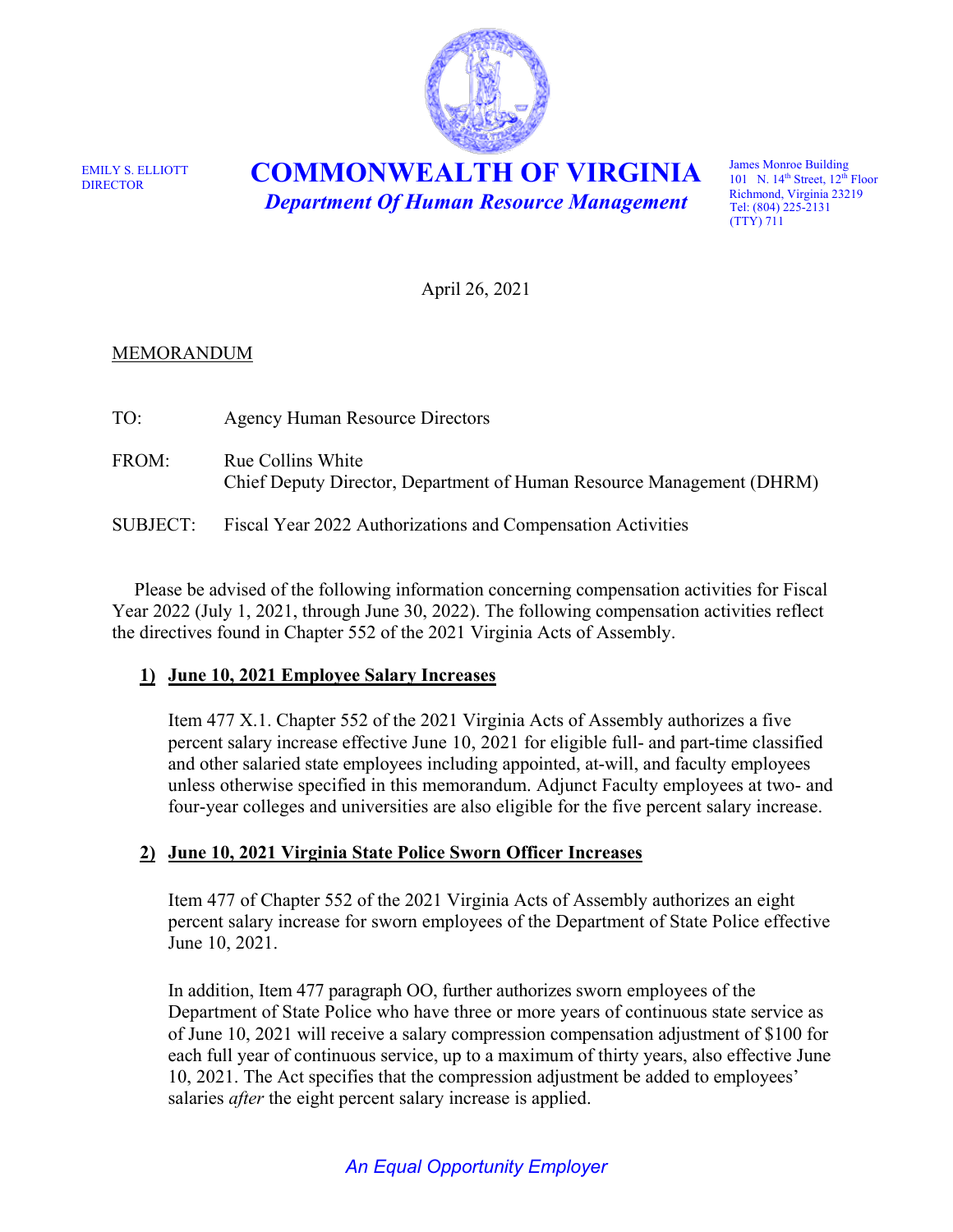MEMORANDUM Agency Human Resource Directors April 26, 2021 Page 2 of 5

#### **3) Employment Dates and Eligibility Requirements**

All employees in salaried positions as of March 10, 2021 and remaining employed on June 10, 2021 are eligible for the statewide salary increase.

Employees covered by the Virginia Personnel Act must also have achieved a performance rating of Contributor or higher to be eligible.

Agencies are responsible for ensuring that sufficient documentation exists to support satisfactory performance assessments for employees. This documentation could include annual performance evaluations, interim evaluations, probationary progress review forms, and notice of sub-standard performance forms.

Salary increases for state employees **not** subject to the Virginia Personnel Act shall be consistent with the performance eligibility provisions as determined by the appointing or governing authority.

The governing authorities of those state institutions of higher education with nonclassified employees may provide a salary adjustment based on performance and other employment related factors, as long as the increases do not exceed the five percent increase, on average. In addition, in recognition of differing financial circumstances and factors at this time, the governing authorities shall have the flexibility, for employee groups other than for classified employees, to provide for an overall percentage increase that is less than five percent.

## **4) Wage Employees**

The base rates of pay for wage employees may be increased by up to five percent effective no earlier than June 10, 2021. The cost of such increases for wage employees shall be borne by existing funds appropriated to each agency. Agencies using the PMIS Wage3 system should enter transaction PSW090 with reason code 215 to increase salaries of wage employees.

## **5) Elected Officials**

Elected Officials are not eligible for the five percent salary increase.

#### **6) December 1, 2021 Bonus**

Item 477, paragraph RR, authorizes a one-time bonus payment of \$1,000 on December 1, 2021 for corrections and law-enforcement staff of the Department of Corrections and the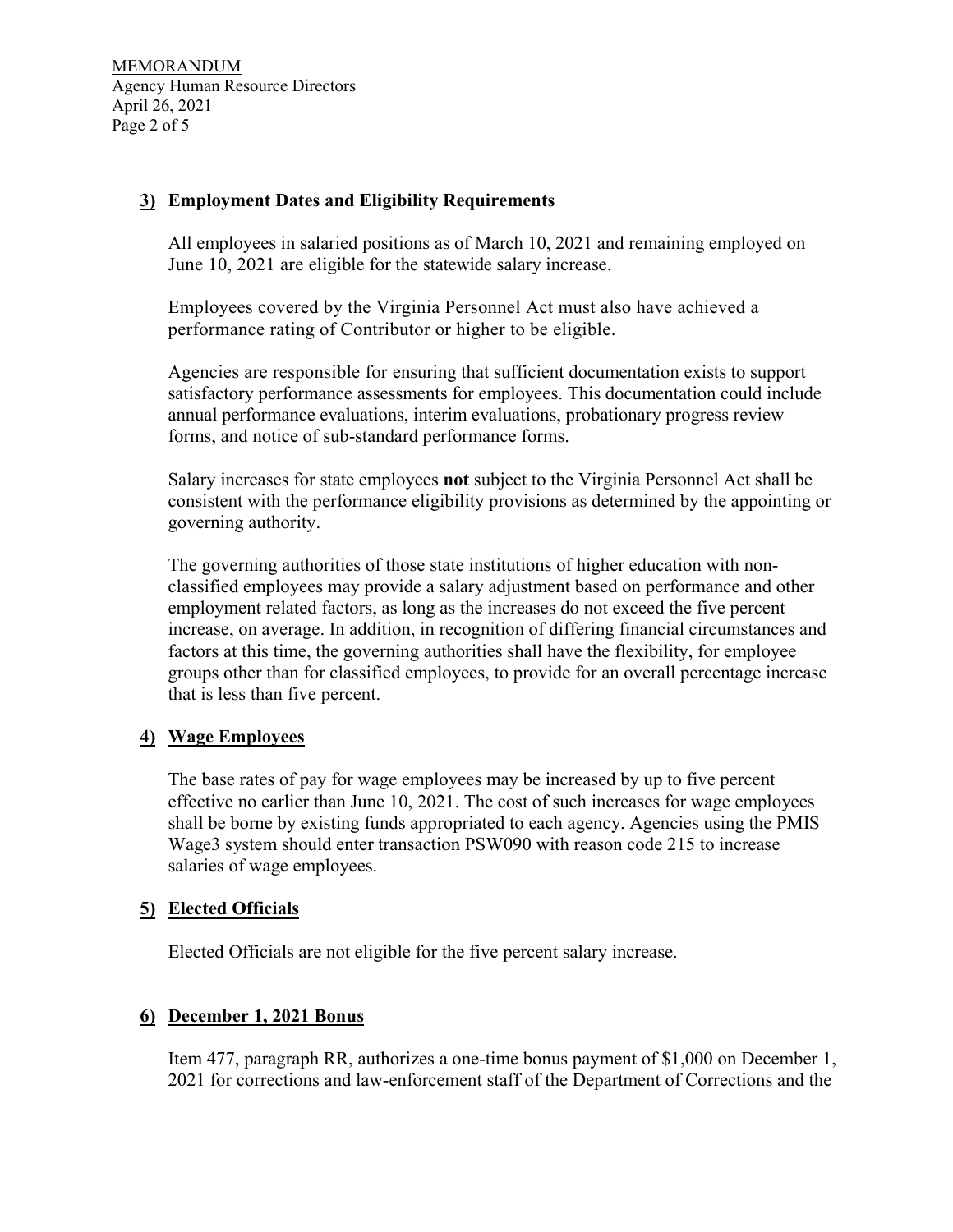Department of Juvenile Justice, who are employed as of November 24, 2021. Additional details and instructions will be provided at a later date.

## **7) Classified Salary Structure**

Effective June 10, 2021 the minimums and maximums of the state classified salary plans (Statewide and NOVA) shall be adjusted as follows:

Pay Band 1 will be adjusted by 14.2% at the minimum, to account for the new minimum wage, and by 12% at the maximum.

Pay Bands 2 -8 will be adjusted by 5% at the minimum and by 12% at the maximum.

Pay Band 9 will be adjusted by 5% at the minimum. The maximum shall continue to reflect "Market".

No salary increase shall be granted to any employee as a result of this action.

# **8) Differential Authorizations**

P-14 authorizations for differentials that are scheduled to end on June 30, 2021, are extended through June 30, 2022 unless otherwise noted on the approval document. Please continue to use the P-14 form to authorize any new differential payments. If your agency is a member of a parent agency (e.g., Department of Corrections), to support compensation practices that are consistent in all facilities or sub-agencies under the parent, you may choose to send in a single P-14 form rather than a separate form for each sub-agency. However, the agency codes for all sub-agencies covered by the authorization should be listed on the form. Individual P-14 forms will still be required for practices that are unique to single sub-agencies.

## **9) Supplements**

Supplements, decentralized to agencies in 2000, are payments that are made only when employees meet the criteria for earning them. The decentralized supplements that have been identified include: On-Call Pay, Call-Back Pay, Camp Supplement, Charge Duty, Medication Supplement, Shift Pay, and Working Conditions Supplement. Effective July 1, 2010, overtime payment decisions made in accordance with the [Overtime Pay](http://www.dhrm.virginia.gov/docs/default-source/compensationdocuments/fiscalyear11overtime-guidance.pdf?sfvrsn=2)  [Guidance document, issued June 15, 2010,](http://www.dhrm.virginia.gov/docs/default-source/compensationdocuments/fiscalyear11overtime-guidance.pdf?sfvrsn=2) have also been decentralized to agencies. Agencies that may need to pay a supplement that has not been previously identified should submit a P-14 request to the [Compensation Group](mailto:Santana.avalos@dhrm.virginia.gov) at DHRM for approval. If appropriate, any approved new supplements will be available for use by all agencies.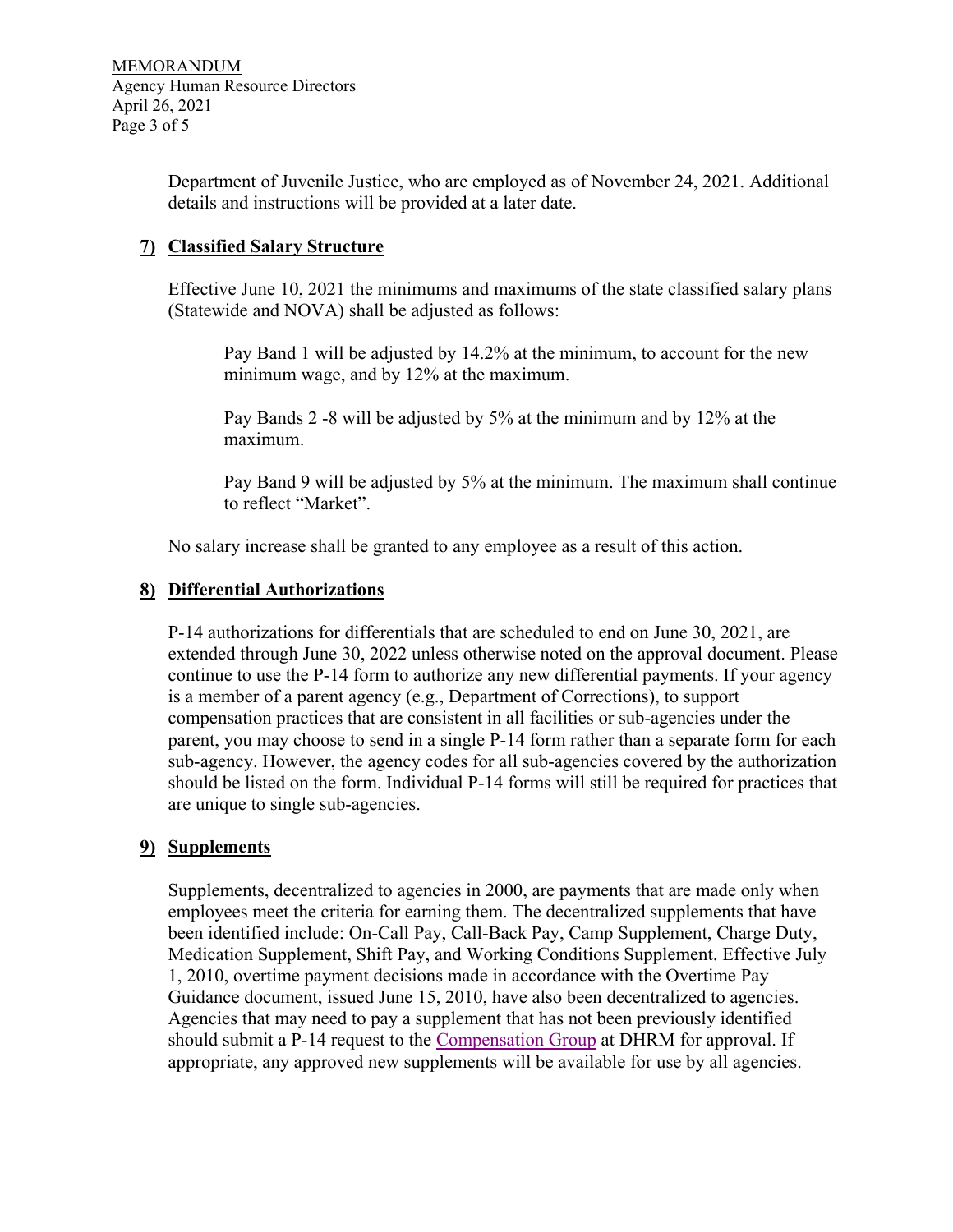MEMORANDUM Agency Human Resource Directors April 26, 2021 Page 4 of 5

#### **10) Wage Authorizations**

The employment records of all existing and new wage employees must be recorded and maintained in the Wage 3 sub-system of PMIS. Form WE-14 for wage employment is not required for hourly employees hired into any existing Role. Contact the [Compensation](mailto:Santana.avalos@dhrm.virginia.gov)  [Group](mailto:Santana.avalos@dhrm.virginia.gov) at DHRM if you need to establish an additional Role solely for the purpose of wage employment. DHRM will continue to monitor use of the pre-approved Roles for wage employees.

#### **11) Demonstration Projects**

Agencies may consider compensation demonstration projects. Demonstration projects must have clearly defined objectives and specified time frames. They are limited to two years' duration. Any requests for projects should be discussed with the [Compensation](mailto:Santana.avalos@dhrm.virginia.gov)  [Group](mailto:Santana.avalos@dhrm.virginia.gov) at DHRM before being submitted for approval.

#### **12) Alternate Bands and Sub-bands**

Where appropriate, the alternate band fields in PMIS may be used by agencies to establish sub-bands within pay bands. Sub-bands are intended for situations where a clear distinction must be maintained within roles, such as for rank structures in law enforcement agencies.

*Please note:* Any changes or additions to alternate/sub bands must be programmed directly by DHRM. Please submit requests for alternate/sub band changes or additions to the [Compensation Group](mailto:Santana.avalos@dhrm.virginia.gov) at DHRM.

## **13) Language Pursuant to Workforce Transition Act Retirement**

The Appropriation Act, Item 477, paragraph M.1, requires enhanced retirement actions be pre-certified by DPB and DHRM to be fully funded by the VRS:

Notwithstanding the provisions of  $\S 2.2$ -3205(A), Code of Virginia, the terminating agency shall not be required to pay the Virginia Retirement System the costs of enhanced retirement benefits provided for in § 2.2-3204(A), Code of Virginia, for employees who are involuntarily separated from employment with the Commonwealth if the Director of the Department of Planning and Budget certifies that such action results from 1. budget reduction enacted in the Appropriation Act, 2. budget reduction executed in response to the withholding of appropriations by the Governor pursuant to  $\S$  4-1.02 of the Act, 3. reorganization or reform actions taken by state agencies to increase efficiency of operations or improve service delivery provided such actions have been approved by the Governor, or 4. downsizing actions taken by state agencies as the result of the loss of federal or other grants, private